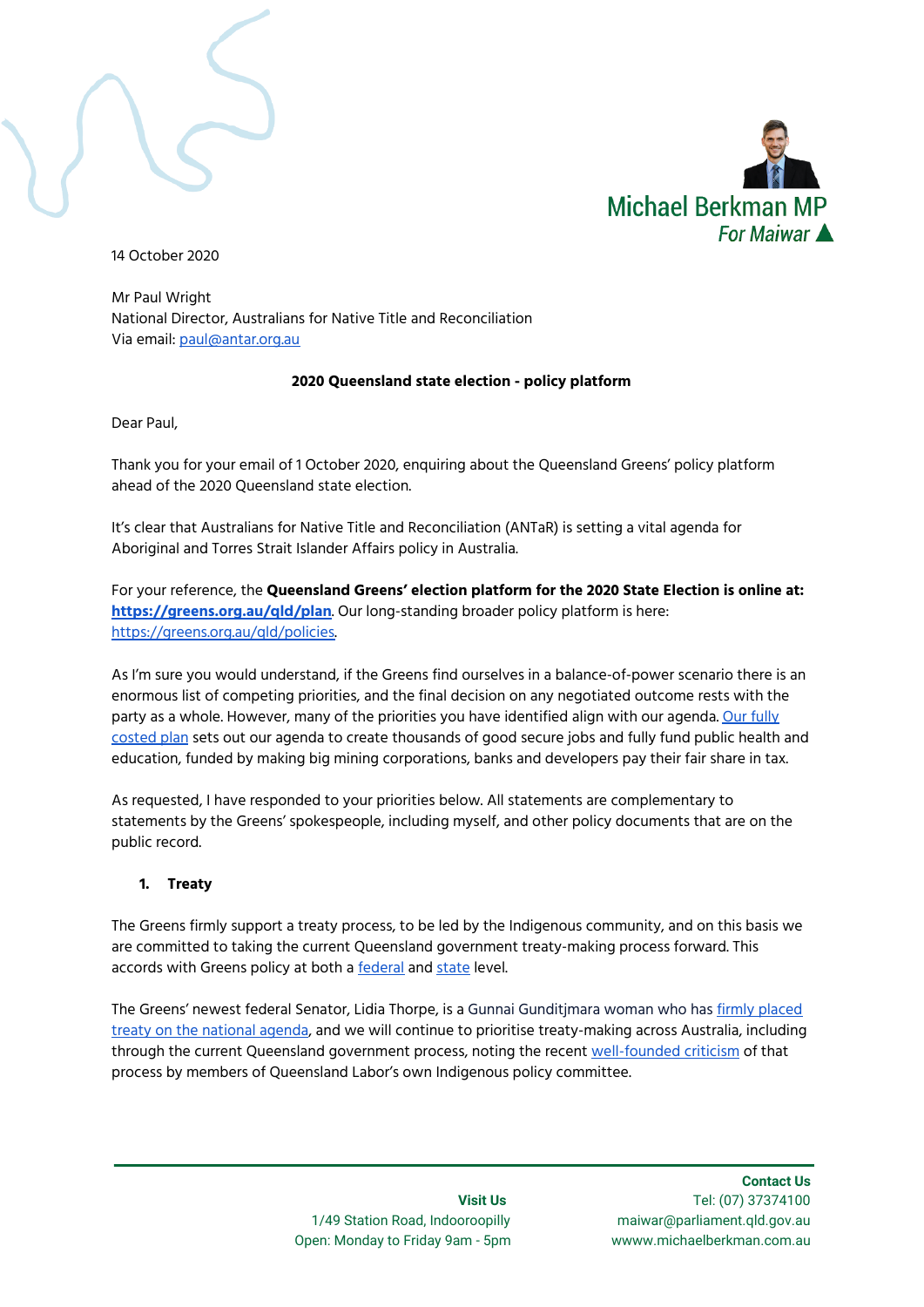In line with statements from Senator Thorpe, I believe that a detailed and broad-ranging truth telling process is a vital first step, and I would be honored to help make that a reality in any way I can.

# **2. Stolen wages**

Ensuring governments return stolen wages to Indigenous people is a priority for the Greens. The Queensland Greens' [policy](https://greens.org.au/qld/policies/indigenous-queenslanders) seeks to review and restart the stolen wages compensation process, by providing restitution for Aboriginal stolen wages and under-award payments. Compensation needs to properly account for the sums stolen by the state, with interest since the time it was stolen. At the federal level, we have advocated for a Royal Commission into Stolen Wages to be established if the issue is not resolved in the short term.

# **3. Closing the Gap and the incarceration crisis**

The Greens are hopeful that the new National Agreement on Closing the Gap will be successful, and are committed to funding it robustly and ensuring it is Indigenous-led. That agreement applies to governments, and while the Queensland Greens are unlikely to form the next State government, we are committed to using our position in Parliament to pursue justice for First Nations people in Queensland.

The Queensland Greens' Youth [Justice](https://greens.org.au/qld/policies/youth-justice) policy calls for a child protection system, complemented by other social measures, which addresses the over-representation of Indigenous Queenslanders in the child protection system.

We support robust resourcing for government strategies to address this issue, including the Family Matters campaign which aims to eliminate the over-representation of Aboriginal and Torres Strait Islander children in Australia's child protection systems by 2040.

While we support this objective, we believe 20 years is far too long to wait. It is a disgrace to Queensland that our so-called child protection system is at risk of creating a second Stolen Generation of Aboriginal and Torres Strait Islander kids.

We see justice as a key area for closing the gap. During this term of Parliament I've been working to implement the Queensland Greens' youth [justice](https://greens.org.au/qld/policies/youth-justice) policy, and raise the age of criminal responsibility to 14 years. I am very proud to be the only MP to state my unequivocal support for raising the age. I've been asking [Ministers](https://www.michaelberkman.com.au/question_time_raising_the_age_of_criminal_responsibility) about it in Question Time, [speaking](https://www.michaelberkman.com.au/contribution_on_the_youth_justice) on this in Parliament and working with stakeholders including the Youth Advocacy Centre and Amnesty to ensure this becomes a reality. I look forward to working with ANTaR in the next term of Parliament on this vitally important and long-overdue reform.

# **4. Housing**

The social housing waitlist is too long, and too many Queenslanders are experiencing homelessness. This is especially the case with Indigenous Queenslanders. Ahead of this election, the Greens have launched a [plan](https://greens.org.au/qld/jobsandhomes) to deliver 100,000 public homes over the next four years.

Funded via a levy on the big banks and higher royalties on mining corporations, the Greens would establish a Queensland Housing Trust that would finance the construction of 250,000 homes over 10 years, with a long-term target of 20% of all housing stock as public housing. Of course, this should include allowances for accessible housing.

We are firmly committed to ensuring high-quality, environmentally and culturally appropriate housing for Aboriginal and Torres Strait Islander Queenslanders.